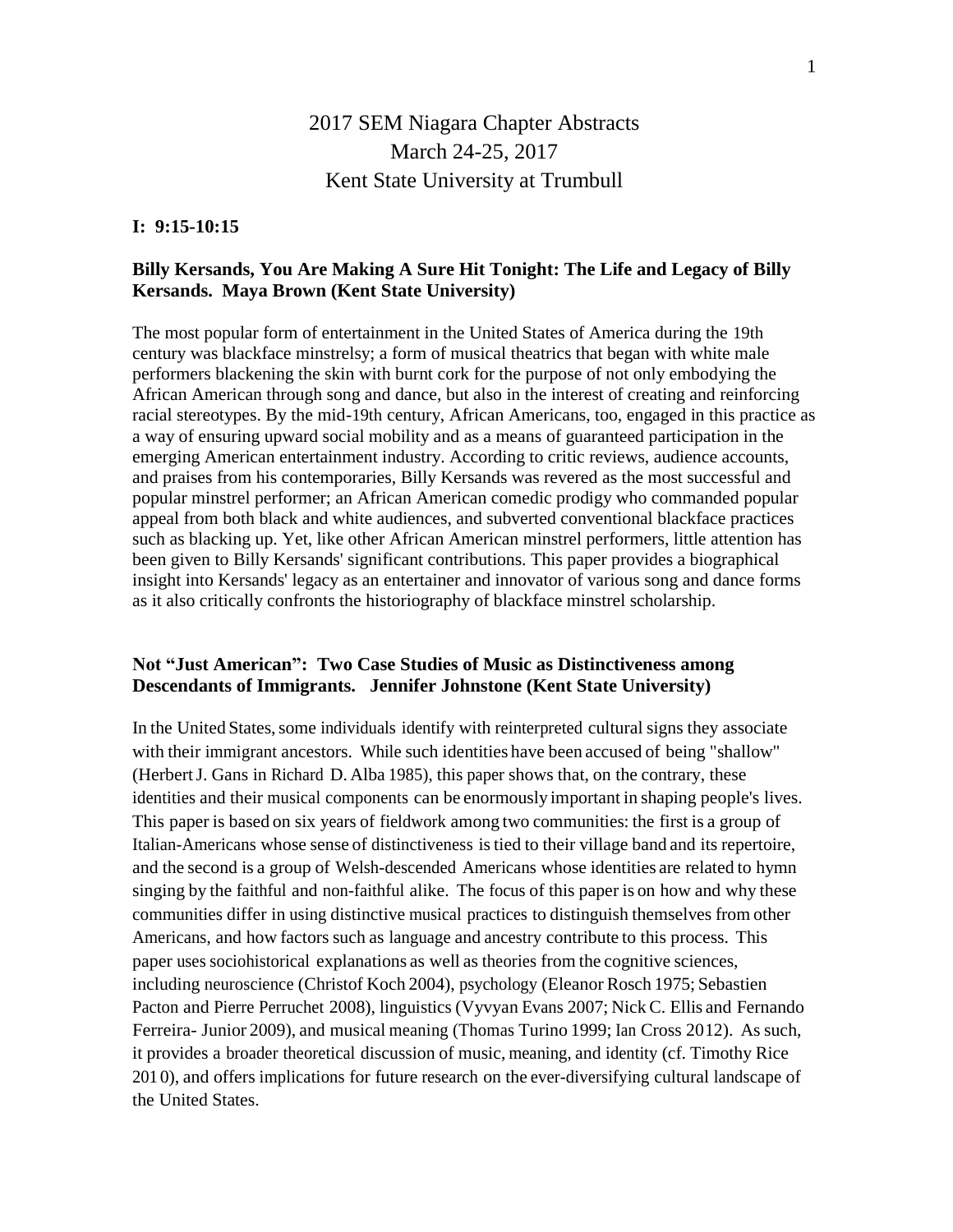#### **II: 10:30-11:30**

## **The Sounds of a Chinese Covered Bridge: Music and Ritual Associated with Chinese "Corridor Bridges." Terry E. Miller (Kent State University, Emeritus)**

Chinese covered bridges, called in Chinese *lang qiao* ("corridor bridge"), although full size, are pedestrian bridges. Most have within them a shrine dedicated to one of the many broadly known or local Buddhist or Taoist deities. Travelers (in the case of isolated bridges) and villagers (in populated settings) may perform personal rituals at these altars, lighting incense and offering prayers with or without chanting. Larger rituals involving priests and musicians may occur as well. Some bridges are closely associated with nearby temples where full rituals take place as well as annual performances of local opera celebrating the deity's birthday. Before building the bridge, local officials perform rituals at the bridge site involving offerings and chanting. During the bridge's building or reconstruction, workers may sing songs to coordinate their labor. Most important is the song for installing the "ridge pole." Fathers sometimes sing a special repertory of songs on bridges when their children cannot sleep. Musicians accompanying wedding processions might stop in the bridge to serenade the couple. Musicians sometimes perform on bridges during the Spring Festival. Perhaps in some towns narrative singers entertained local people seated on the benches that run within most bridges.

In this paper the author brings together his expertise in two fields, Ethnomusicology, with a secondary specialization in Chinese music, and his knowledge of Chinese covered bridges gained from four conferences and visits to nearly seventy bridges. He proposes to focus on Chinese covered bridges as part of a cultural context, with special attention to musical activities that both take place on the bridges as well as in proximity. Additionally, he is collaborating with former student Dr. Luo Qin of the Shanghai Conservatory on this project, who will begin field work with Miller in Taishun, Zhejiang, China in November, 2013. Where possible, Miller will illustrate with audio or video.

# **A Tale of Two Protectorates: Cultural Hegemony in Colonial Morocco and Its Impact on Indigenous Musics. Hicham Chami (Columbia University)**

The enduring linkage between al-Andalus and Fes perpetuated by the Fassi socio-political elite has privileged Andalusian music in Moroccan public life and education: both mirroring its inherent class stratification and impacting the viability of indigenous cultural traditions. The pre-independence backstory must be examined to place the Fassi phenomenon in context. This paper argues that the Gramscian concept of cultural hegemony was a critical factor during  $20<sup>th</sup>$ century colonial rule, with the French and Spanish Protectorate administrations (1912-1956) appropriating music to advance their own agendas, in the guise of cultural preservation. Fernando Valderrama Martinez witnessed a cultural revival in Tetuan during his 26-year tenure as *Asesor-Je.fe de Ia Ensenanza Marroqui de Ia Delegacion de Educacion y Cultura Espanola.*

The ostensible rationale was restoring the "musical treasure" of the *nawbat* (Valderrama 2005); yet this program effectively reinforced a process of Hispanicization in doing so. French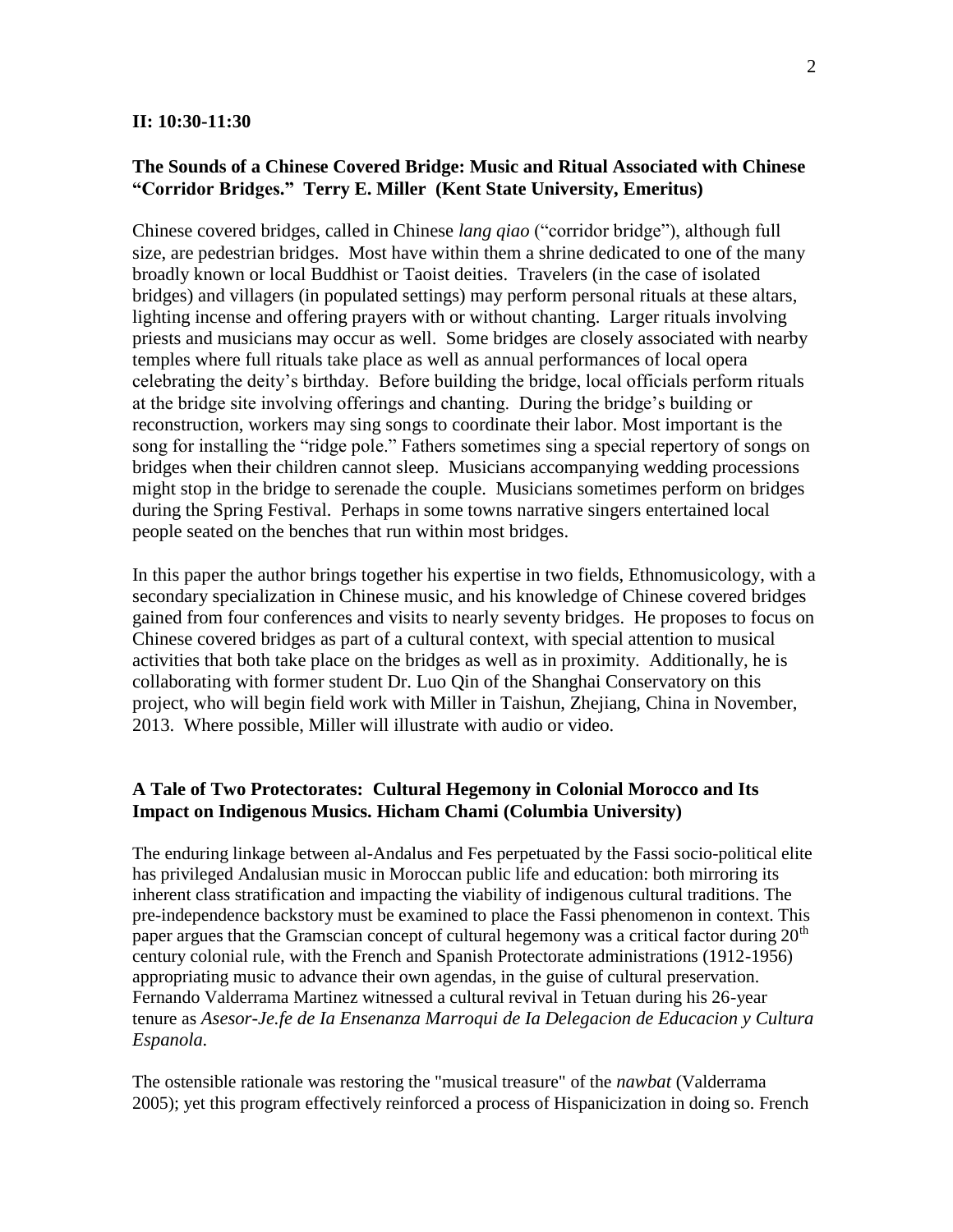cultural policy "respected pre-colonial customs and traditions" (Sater 2010), *Resident-General*  Hubert Lyautey advising Prosper Ricard, appointed to the *Service des Arts Indigenes,* that "Morocco's display ... will be composed of examples of the local arts" (Mokhiber 2013). These "preservationist logics" (Wyrtzen 2015) would commodify elements of Moroccan culture, rendering it "static." This examination of the status of musical genres during the Protectorate era sets the stage for analyzing the post-independence resurgence of the Andalusian tradition, which had lost favor under French rule, and explores the consequences of Protectorate and post-independence cultural policies on the corpus of Moroccan musics.

## **III: 2:00-3:00 Traditional Nordic American**

# **Rhythm Bones and Kanteles: Musical Instrument making among Finnish Americans of the Keweenaw Peninsula. Carl Rahkonen (Indiana University of Pennsylvania)**

The Finnish American music of Michigan's Keweenaw Peninsula has a unique characteristic: the use of rhythm bones as an integral part. This came about largely though the activity of an Italian American, John Perona, who performed frequently with the Finns. Rhythm bones began to be made by Perona's apprentice, Randy Seppala, together with decorative wood carver Jim Lohmann. They used a CNC machine (a computer controlled lathe), to carve the general shape of the bones and completed the instruments by hand. Later Lohmann applied the same techniques to the making of Finnish kanteles, by creating precision "kits" that were assembled in kantele building clinics. Their efforts have provided many of the "Finnish" instruments used by local musicians.

# **Thirty Years On: Music and Celebration in the Danish Community of Yates County, New York. James Kimball (SUNY Geneseo)**

Several years ago the author reported on music at celebrations within the Danish community in the rural area of Yates County, New York. The annual Christmas tree and dance had started in the early 20th century and has continued, although with significant changes, to the present. An annual picnic associated with the Danish Independence Day in June, was started in the 1980s and also continues, though also changed. The older generation of musicians who played the events in the 1980s, with one exception, have passed away. What was once a group of seven or eight, playing button accordions, fiddle, harmonica and guitar, has now become a less reliable group of two to four, who either hesitate to leave farm work to play, have moved away or aren't native to the local Danish community. The one exception to the older group now mostly leads others in the traditional dances. Both the dances and the tunes have been passed on orally in the local community- with little influence from modern Danish folk practice or other American Danish areas.

The author has attended and documented these celebrations since the mid-1980s. He has also, without any initial intent to do so, become something of a part of the events. He has for years been on the informal mailing list, with the added note of "musicians please bring instruments."

This paper will discuss the changes in the tradition and challenges which fall, in part, on the long term researcher to keep traditional music as part of the event.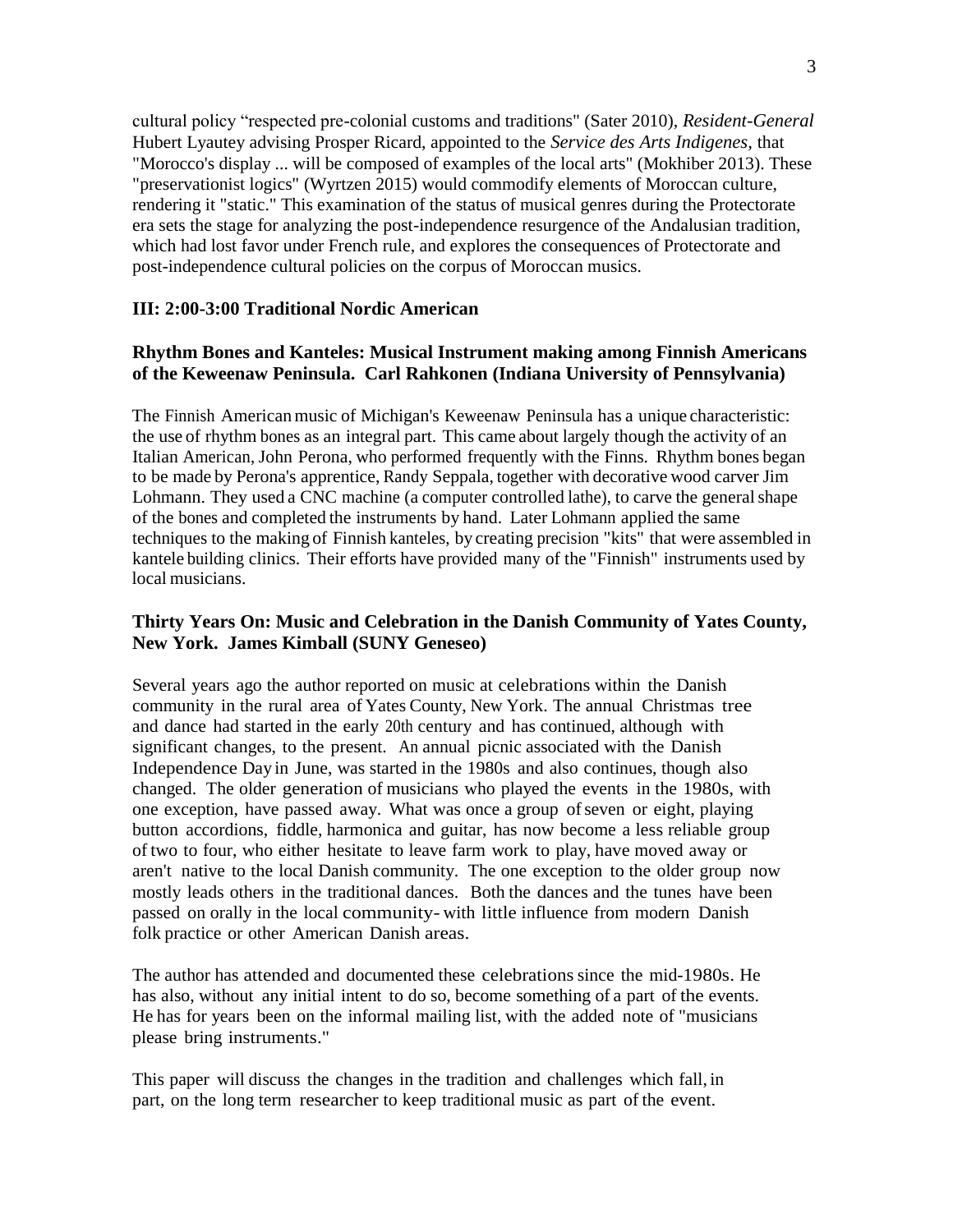#### **IV: 3:15-4:45 Jazz**

# **A History of Jazz in Beijing: Its Popularity and the Identity of Jazz Musicians in Post-Modern China. Li Mo (Kent State University)**

The recent musical scenes of China have witnessed a significant rise of jazz. In the media realm and the entertainment circle, there are increasing attention on jazz by the reporters; and the pop stars tend to be more and more admiring towards jazz. They all view jazz as a symbol of musical sophistication and touchstone for talent. In the live performing venues, like bars, concert halls, and jazz clubs, there are more and more audiences listening quietly to the musicians, who are also improving steadily their musical virtuosity. This phenomenon provides an opportunity to look into a new social condition of China, since jazz music was considered as one of the obscene arts by 1980s there. How did the once defiled musical form became a symbol of musical sophistication and touchstone of talent? How the many musicians, excluded by the old norms and traditional education system, devote themselves into jazz? And more importantly, how the many jazz lovers, although started from refuse the old norms, but finally being an inextricable part of the contemporary culture of Beijing? In this paper, all of those questions are supposed to be answered in post-modernism.

Furthermore, although jazz came to Shanghai when it entered China in the late 1920s, the first real Chinese jazz was born in Beijing. This assertion should be articulated not only by musical evidences, but also through a contextualized study into social and historical factors. This paper will explore those factors and delineate a change of the Chinese ideology on jazz over the shifting period from modernization towards postmodernity.

# **An Undulating Design: The Life of Jazz in Akron, Ohio. Kevin Wilson (Kent State University)**

Ohio has always played a significant role in the birth and cultivation of the arts in the USA.This region has helped produce a significant number of artists that have promoted and carved their path in music such as Art Tatum, The O'jays, Tadd Dameron, The Black Keys, Twenty-one Pilots, and john Legend. For this presentation, my studies of Northeast Ohio will focus on the contributions of Akron to jazz music, drawing upon the history of Akron and concentrating on the economic and social development that helped shape and enable the city to become a hotbed for this music. The rise and fall of the Howard Street District venues that provided music a home during the 1920s through 1960s as well as the current revival of jazz through the network of venues in Akron will also be discussed in order to understand how and why Akron was able to quickly move between being a center for jazz, falling out of fashion, and back into a national spotlight over the course of less than a century. This research is part of an on-going project that continues to be developed with plans ofsubmitting it for my thesis.